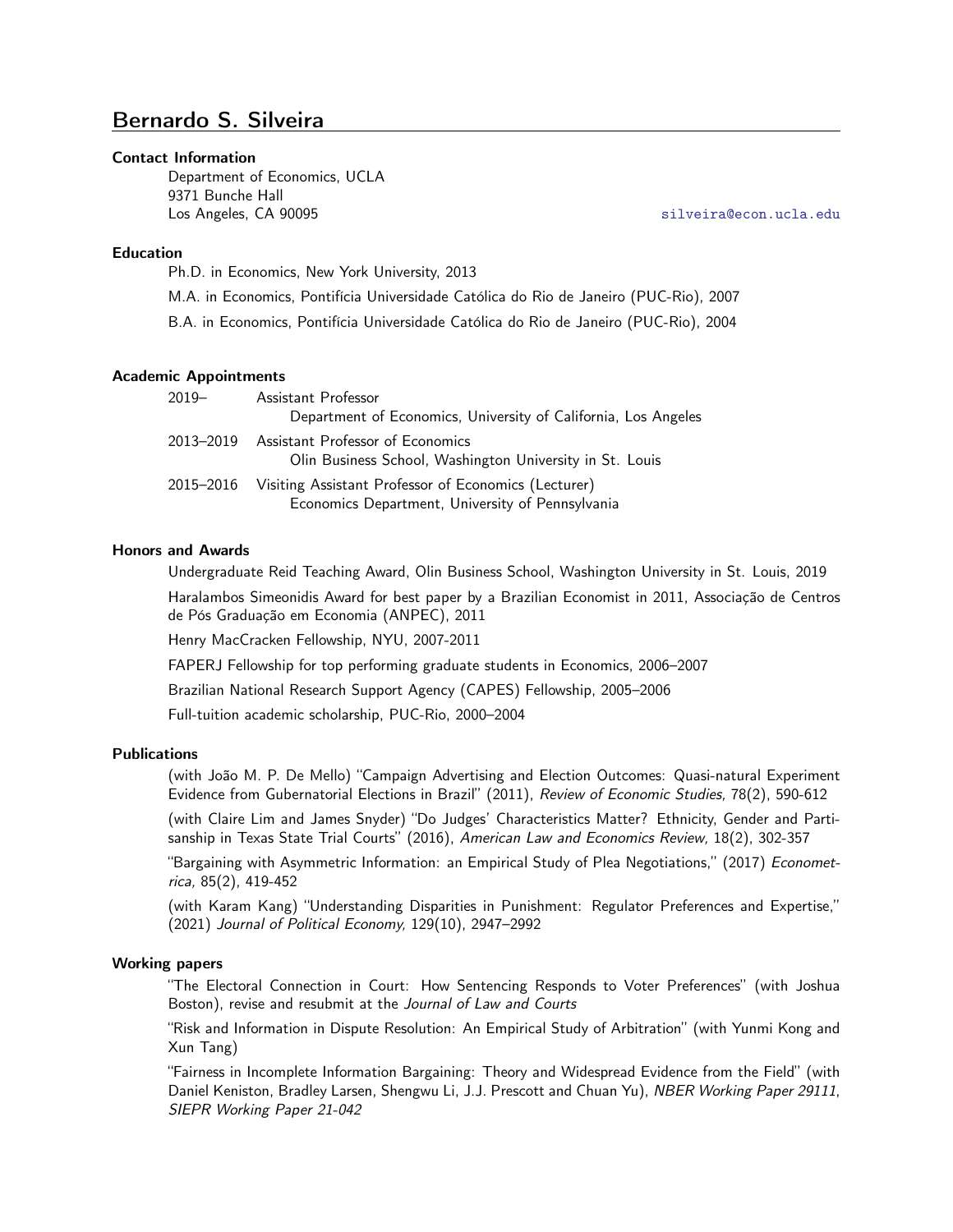"On the Origins of Prosecutorial Charge Evolution: How Booking Charges Shape Racial Disparity in Sentencing Outcomes" (with Erin Kerrison and Emily Owens)

### Reports

(with Emily Owens and Erin Kerrison) "Examining Racial Disparities in Criminal Case Outcomes among Indigent Defendants in San Francisco," (2017) Quattrone Center for the Fair Administration of Justice

### Presentations

| 2021-2022 | Caltech; Chicago Booth; EEA-ESEM; IACM; SITE                                                                                                                                                                                                                                                                                                |
|-----------|---------------------------------------------------------------------------------------------------------------------------------------------------------------------------------------------------------------------------------------------------------------------------------------------------------------------------------------------|
| 2020-2021 | Columbia GSB; University of Melbourne; West Virginia University                                                                                                                                                                                                                                                                             |
| 2019-2020 | Bargaining: Experiments, Empirics, and Theory Workshop; Brazilian Econometrics So-<br>ciety - Applied Economics Seminar; Conference on Empirical Legal Studies (Discussant);<br>University of Southern California (Marshall);                                                                                                               |
| 2018-2019 | Fundação Getulio Vargas (FGV-EPGE); Stanford GSB; UCLA; Annual Meeting of the<br>American Law and Economics Association; NBER Summer Institute (Industrial Orga-<br>nization)                                                                                                                                                               |
| 2017-2018 | Rochester; Annual Meeting of the American Economic Association; Annual Meeting<br>of the American Law and Economics Association; International Association for Applied<br>Econometrics Annual Conference; North American Summer Meeting of the Econometric<br>Society                                                                       |
| 2016-2017 | Pontifícia Universidade Católica do Rio de Janeiro (PUC-Rio); São Paulo School of<br>Economics (FGV-EESP)                                                                                                                                                                                                                                   |
| 2015-2016 | Berkeley; Conference on Empirical Legal Studies; CRES Foundations of Business and<br>Strategy Conference (Discussant)                                                                                                                                                                                                                       |
| 2014-2015 | Rice; University Of Pennsylvania; Annual Meeting of the American Economic Associa-<br>tion; Annual Meeting of the American Law and Economics Association (Discussant)                                                                                                                                                                       |
| 2013–2014 | Stanford GSB; University of Southern California; Cornell; Instituto Tecnológico<br>Autónomo de México (ITAM); Pontifícia Universidade Católica do Rio de Janeiro (PUC-<br>Rio); São Paulo School of Economics (FGV-EESP); Annual Meeting of the American<br>Law and Economics Association; Annual Meeting of the Southern Economic Associa- |

2012–2013 Caltech; Carnegie Mellon (Tepper); Microsoft Research New England; Princeton; UCLA; Maryland; Minnesota; University of Toronto; Wisconsin; Vanderbilt; Washington University in Saint Louis (Olin); Annual Meeting of the American Law and Economics Association; North American Summer Meeting of the Econometric Society

#### Professional Involvement

Organizer, UCLA Mini-conference on Structural Microeconomics, Winter 2021

tion; New Directions in Applied Microeconomics

Co-Organizer, CRES Microeconomics Conference, Spring 2014, Spring 2015, Spring 2017 Session organizer, Annual Meeting of the American Economic Association, Winter 2015 Program committee, Conference on Empirical Legal Studies, Fall 2015 Program committee, Meeting of the Brazilian Econometric Society , Fall 2017

## Journal and Grant Refereeing

American Economic Journal: Microeconomics; American Economic Journal: Economic Policy; American Economic Review; Econometrica; Economic Journal; Economics and Politics; European Economic Review; International Economic Review; International Journal of Industrial Organization; International